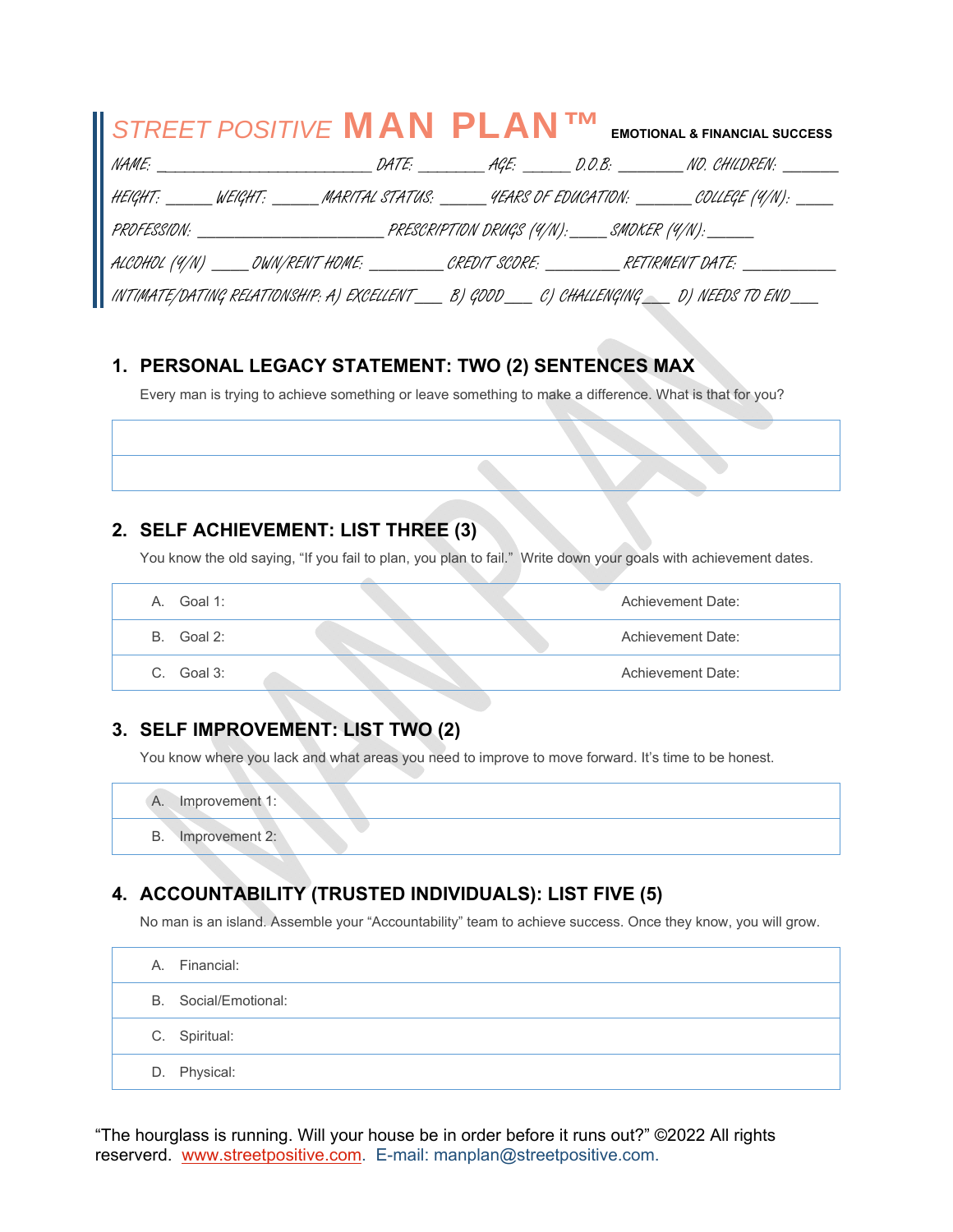E. Professional:

#### **5. ACTIVITY TIME SPENT: LIST THREE (3)**

A man puts his time and money where his heart is. Look at where you spend yours. And, if change is needed.

| A. Activity 1: | Hours Weekly: |
|----------------|---------------|
| B. Activity 1: | Hours Weekly: |
| C. Activity 1: | Hours Weekly: |

## **6. STRENGTHS & WEAKNESS (PERSONAL/PROFESSIONAL): LIST THREE (3)**

| Α. | Strengths 1. | $- \cdot$ | <b>The Contract of Street</b> | U.       |  |
|----|--------------|-----------|-------------------------------|----------|--|
| D. | Weakness 1.  | <u>.</u>  |                               | $\cup$ . |  |

## **7. EMOTIONAL CHALLENGES: COMPLETE ALL**

A mind is truly a terrible thing to waste. Know what's causing your emotional disruption to move forward.

|    | A. Anger Challenge/Root:        |  |
|----|---------------------------------|--|
| В. | Insecurity Challenge/Root:      |  |
|    | C. Depression Challenge/Root:   |  |
|    | D. Fear/Anxiety Challenge/Root: |  |

# **8. FINANCIAL: LIST VALUES & AMOUNTS OWED**

Know your net worth? Reduce your debt, increase your earnings and let no man control you financially.

| Real Estate:        | Vehicle(s) Owned:  | Other Assets:                    |
|---------------------|--------------------|----------------------------------|
| Credit Cards:       | Vehicle(s) Owed:   | Other Liability:                 |
| Monthly Income:     | Monthly Expenses:  | Personal Savings:                |
| Life Insurance:     | Stock Investments: | <b>Retirement Savings:</b>       |
| Living Trust: (Y/N) | Will: $(Y/N)$      | Durable Power of Attorney: (Y/N) |